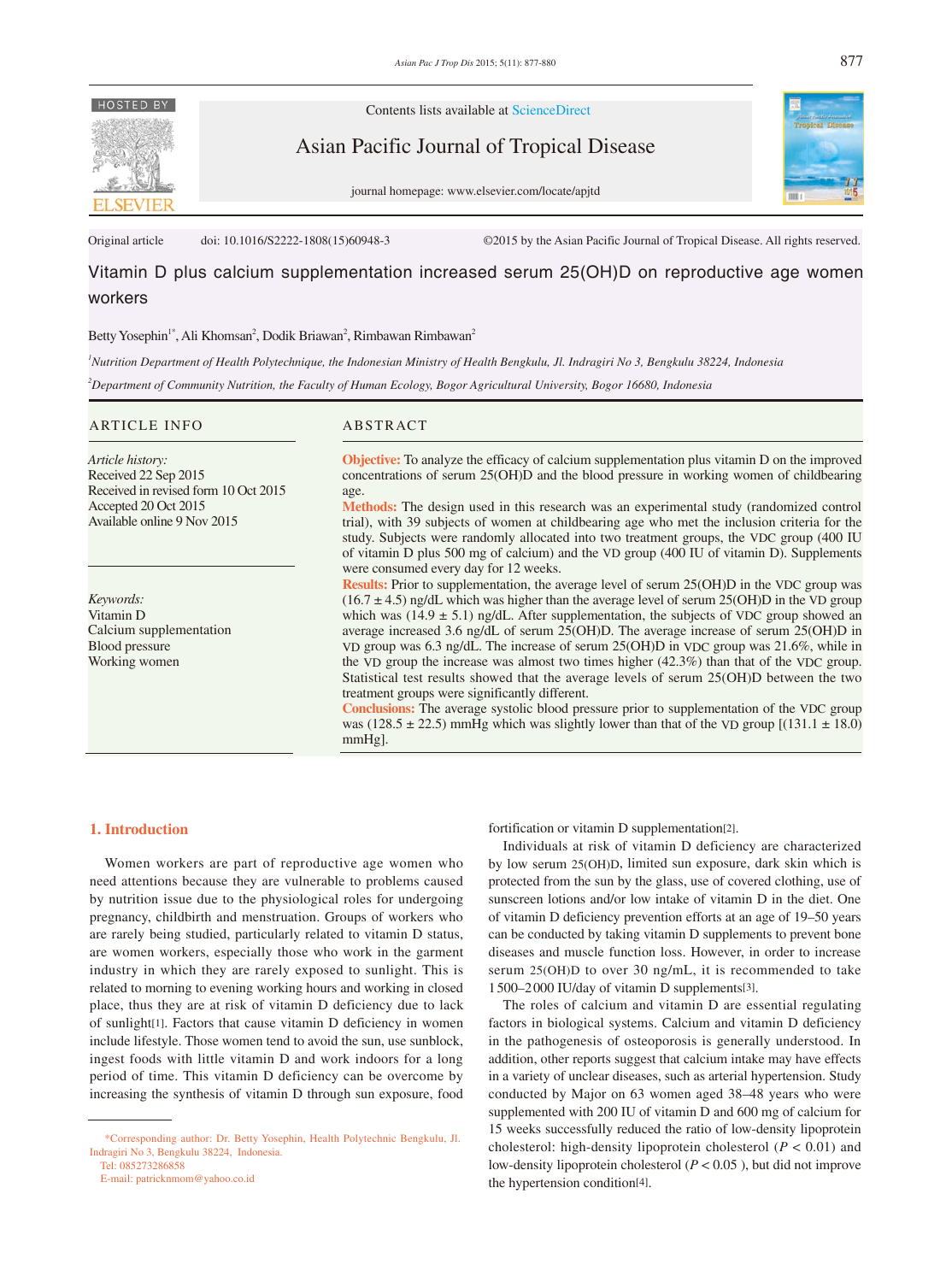Study conducted on women aged 16–50 years in various countries showed that the average intake of calcium is still low, such as in the USA (626 mg/day), Bangladesh (180 mg/day) and Malaysia (386 mg/day). Intake of calcium in Indonesia is about 250 mg/ day<sup>[5]</sup>. These numbers are still far below the recommended dietary allowance in each country. Calcium supplementation in this study also aimed to increase the intake of calcium on women of childbearing age (WCA).

 Based on our previous study, it is shown that the mean serum 25(OH)D on women of 30–44 years was 15.7 ng/mL. On the other hand, Indonesia is a country rich of sunlight throughout the year[6]. One of the efforts that was conducted in this study to overcome vitamin D deficiency was supplementation which aimed at improving the status of serum 25(OH)D on WCA garment workers. Moreover, vitamin D supplementation was expected to lower blood pressure. Different treatments were conducted on the type of intervention: vitamin D supplementation plus calcium (VDC) and vitamin D supplement (VD). The administered dose in the VD group was 400 IU of vitamin D, but in the VDC group vitamin D was added with 500 mg of calcium. This study examined the efficacy of VDC supplementation to improve serum 25(OH)D on WCA worker group and the impact of the improvement on blood pressure. The efficacy was tested by comparing the VDC treatment with VD treatment.

### **2. Materials and methods**

 The research design in this study was double-blind randomized controlled trial that has been approved by the Health Research Ethics Commission, Agency for Health Research and Development No. LB.02.01/5.2/KE.093/2013. The research subjects were women workers aged 30–45 years who met the inclusion criteria and were randomly selected. The inclusion criteria required that those subjects were healthy, married, not pregnant and breast-feeding, not a smoker, not an alcohol drinker, not on a diet and willing to sign ethical informed consent form. Whereas the exclusion criteria included women who were suffering from infection-related diseases and unmarried. A minimal amount of research subjects in this study was 13 subjects for each treatment. In anticipation of dropping out, the number of research subjects in each treatment group was prepared to be 21 people. Therefore, the required sample size was 42 people. The research subjects were randomly divided into two treatments in which each treatment consisted of 21 subjects. After the initial blood test, results (baseline) were investigated, then the subject placement for both treatments was randomly conducted to determine the subjects who received VDC and subjects who received VD only.

 VDC formulation consisted of 400 IU of vitamin D and 500 mg of calcium, while VD formulation consisted of 400 IU of vitamin D. Each week, both capsule formulae (7 capsules) were transferred into sealed small plastic bags. On each plastic bag, respondents' names and the type of formula that respondents received were randomized at the beginning of the treatment. Each small plastic bag was delivered to the distribution crew, namely, 2 labor union staffs. Type of supplement and differences in the composition contained in capsules provided to each woman worker were not known to researchers and distribution crew. Every Monday morning, a research assistant would recollect the small plastic bags containing capsule strip tears and replace them with small plastic bags containing 7 capsules to be taken in the next week, which then were handed over to the labor union staffs. Supplements were taken daily for 12 weeks.

To improve subject compliance in taking supplements, every

morning before going to work at 07:00, subjects took the supplement capsules by using drinking water in front of the labor union staffs and capsule strip tears were recollected into the plastic bags. On Sunday/holiday or when subjects were fasting, the labor union staffs asked the subjects to take the capsules home and bring back capsule tears on the following day. To maintain their compliances in consuming capsules, several efforts were conducted including socialization at the beginning of the study, explanation during the baseline data collection, alerting the subjects to take the capsules by short message service, particularly on Sunday/holiday. During supplementation intervention, subjects were recommended not to take any supplement except medications prescribed by physician. Data collected during the study were subject characteristics, medical history, anthropometric measurements, serum vitamin D [25(OH)D], serum calcium and blood pressure measurement. The identity of the subjects collected were name, date of birth, marital status, education, ethnicity, habit of using cosmetic/ sunscreen and sports activities. The identity of the subjects was collected once before the supplementation started.

 Anthropometric data included weight and height. Before the anthropometric measurements, subjects were asked to remove wallets and cell phones from their pockets and take off footwears. Microtoise tool was used to measure height with accuracy of 0.1 cm, while "Takana" body scale was used to measure weight. Anthropometric data were collected twice before and after 12-week supplementations. Blood pressure measurement was also conducted twice before and after 12-week supplementations by a physician.

 Blood sampling at the beginning and end of the treatment was conducted simultaneously in the morning. Subjects were asked not to eat and drink from 21:00 before blood sampling conducted in the morning. Analysis of serum calcium was conducted in the Health Laboratory, Bogor, while the analysis of serum 25(OH)D was conducted in the Hormones Laboratory, Rehabilitation and Reproduction Unit, Department of Clinical Reproduction and Pathology, Faculty of Veterinary Medicine, Bogor Agricultural University for serum 25(OH)D examination using the 25(OH)D EIA 5396 kit.

 Statistical analysis was conducted to determine differences in diversity of overall variables between the treatment groups (baseline and endline). Different test of independent sample was used to compare differences in parametric variables before treatment. Paired sample test was used to compare parametric variables significance before and after supplementations. Supplementation efficacy test was conducted by *t*-test based on the different value of serum 25(OH)D before and after treatment, systolic and diastolic blood pressure (SBP and DBP) and serum calcium in both treatments and between treatments. Normality test on biomarker data was priorly conducted by the Kolmogorov-Smirnov test, while the variant homogeneity test was conducted by using the Lavene. The test criteria was  $P > 0.05$  for accepting the hypothesis that the data were normally distributed.

# **3. Results**

 The demographic characteristics of the participants at baseline were shown in Table 1. Based on the inclusion criteria, 42 research subjects were selected. Each treatment group had 21 subjects, but one of them was pregnant on VDC group while on VD group there were 2 subjects who could not complete the intervention due to resigning from the garment factory. The average age of subjects before treatment on VDC group was  $(37.7 \pm 4.3)$  years, while the age of subjects on VD group was  $(38.8 \pm 4.1)$  years. Results of independent *t*-test showed that subjects' ages between treatment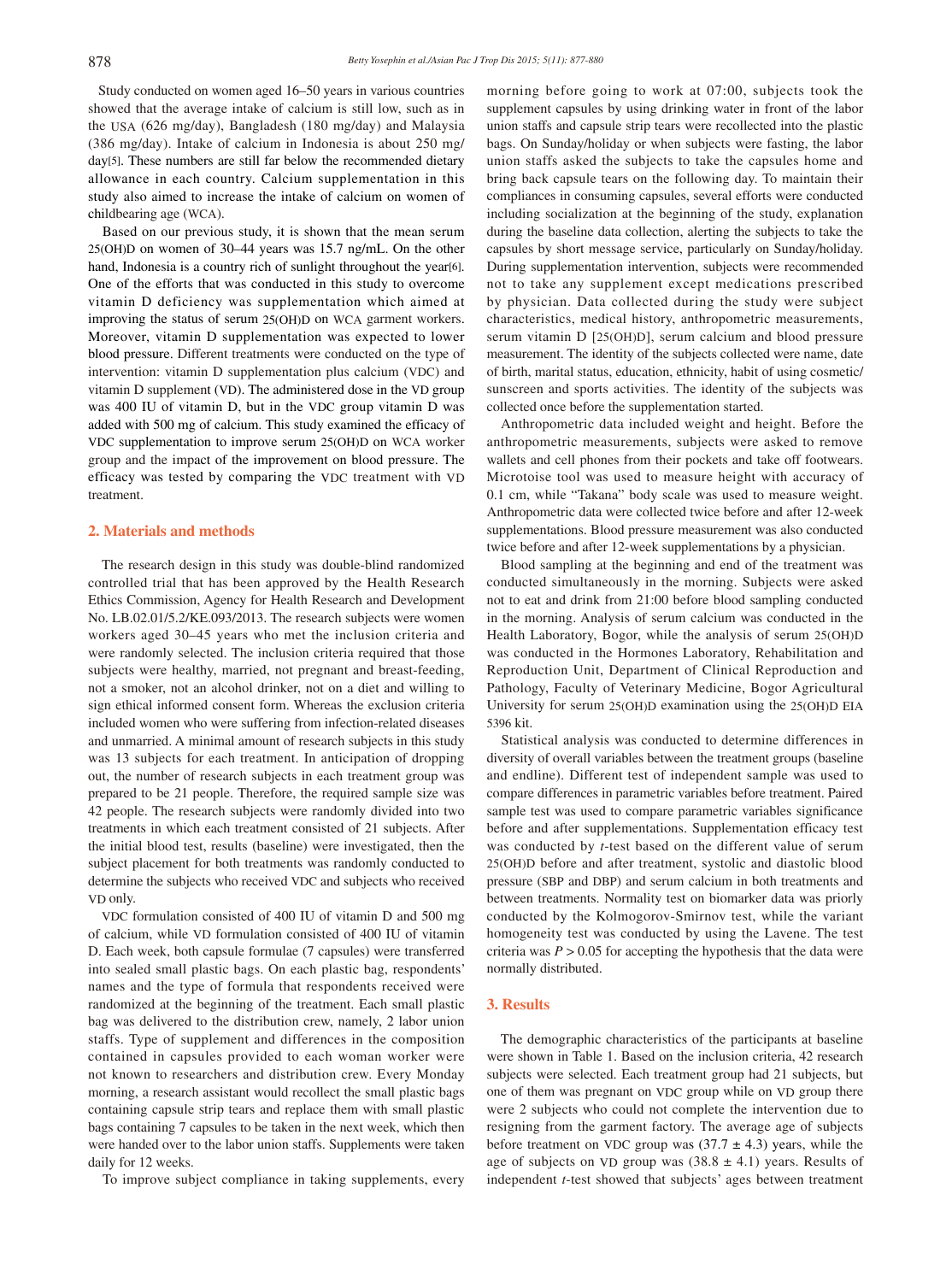groups were not significantly different  $(P > 0.05)$ . Most subjects on VD group (45.0%) were 40–44 years, while on VD group they were mostly at the age of 35–39 years.

#### **Table 1**

#### Baseline characteristics of subjects. Mean ± SD.

| Characteristics          | $VDC (n = 20)$   | $VD (n = 19)$  | $P$ value |
|--------------------------|------------------|----------------|-----------|
| Age (year)               | $37.7 \pm 4.3$   | $38.8 \pm 4.1$ | 0.631     |
| BMI (kg/m <sup>2</sup> ) | $277 + 65$       | $27.8 \pm 3.4$ | 0.700     |
| $SBP$ (mmHg)             | $128.5 \pm 22.5$ | $1311 + 188$   | 0.703     |
| $DBP$ (mmHg)             | $82.5 \pm 9.7$   | $868 + 138$    | 0.680     |
| Serum 25(OH)D (ng/dL)    | $167 + 45$       | $14.9 \pm 5.1$ | 0.263     |
| Calcium serum (mg/dL)    | $10.2 \pm 0.5$   | $10.3 \pm 0.7$ | 0.140     |

BMI: Body mass index.

 Assessment of nutritional status was determined by BMI. Before supplementation, the average BMI of subjects in VDC group was  $27.7 \pm 6.5$ , while the average BMI of subjects in VD group was 27.8 ± 3.4. Independent *t*-test results showed that the average BMI was not significantly different between groups ( $P > 0.05$ ). The results also showed that more than half of VDC group subjects (55.0%) had unusual BMI, in which 15.0% was overweight and 40.0% was obese. More than two-thirds of VD group subjects (78.9%) had unusual BMI, in which 10.5% was overweight and 68.4% was obese. A woman's risk of obesity will be increasing, although at the age of 70–80 years the risk will decrease again[7]. It was found that none of the subjects were classified as underweight based on BMI. In this study, the highest percentage was found in the obese person (40.0%) of VDC group and 68.4% in VD group.

 Table 2 shows serum 25(OH)D levels before and after the intervention. Before supplementation, the average levels of serum 25(OH)D in VDC group was 16.7 ng/dL with the highest subject's serum at 24.9 ng/dL and the lowest at 8.7 ng/dL. The average levels of serum 25(OH)D in VD group was 14.9 ng/dL with the highest subject's serum at 22.20 ng/dL and the lowest at 3.5 ng/dL. When the average levels of serum 25(OH)D in both groups were being compared, the difference was not significant  $(P > 0.05)$ .

#### **Table 2**

The average levels of serum 25(OH)D and calcium serum before and after intervention.

| Group         | Serum $25(OH)D$ (ng/dL) |                | Calcium serum (mg/dL) |                |  |
|---------------|-------------------------|----------------|-----------------------|----------------|--|
|               | <b>VDC</b>              | VD             | <b>VDC</b>            | VD             |  |
| <b>Before</b> | $16.7 \pm 4.5$          | $14.9 \pm 5.1$ | $10.2 \pm 0.5$        | $10.3 \pm 0.7$ |  |
| After         | $20.3 \pm 6.1$          | $21.2 \pm 5.0$ | $10.3 \pm 0.3$        | $10.2 \pm 0.2$ |  |
| $P$ value     | 0.03                    | 0.00           | 0.66                  | 0.37           |  |
| Delta         | $3.6 \pm 7.0$           | $6.3 \pm 3.4$  | $0.1 \pm 0.6$         | $-0.1 \pm 0.6$ |  |
| $P$ value     | 0.018                   |                | 0.851                 |                |  |

 After supplementation, there was an average increase of serum 25(OH)D level (3.6 ng/dL) in VDC group, in which the highest serum was 36.50 ng/dL, and the lowest was 12.60 ng/dL. An average increase of serum 25(OH)D in VD group was 6.3 ng/dL, in which the highest serum was 31.90 ng/dL and the lowest was 12.80 ng/dL. It appeared that after 12 weeks of supplementation the serum 25(OH) D in both groups increased. The increase of serum 25(OH)D in VDC group was 21.6%, while in the VD group the increase was almost two times higher (42.3%) than that of the VDC group. Statistical analysis showed that the average levels of serum 25(OH)D were significantly different between the two treatment groups.

 The average SBP before supplementation in VDC group was  $(128.5 \pm 22.5)$  mmHg. It was slightly lower than that in VD group  $[(131.1 \pm 18.8)$  mmHg]. After supplementation, both treatment groups showed a small decrease in SBP. Paired *t*-test which was conducted on the levels of SBP before and after supplementations showed no significant differences ( $P > 0.05$ ) in both VDC and VD

groups. Statistical analysis showed that the average SBP between two groups did not differ significantly  $(P = 0.87)$ .

 The average DBP before supplementation in VDC group was (82.5  $\pm$  9.7) mmHg, which was slightly lower than that in VD group [(86.8) ± 13.8) mmHg]. After supplementation, the average DBP in VDC group increased by 1.5 mmHg to  $(84.0 \pm 14.3)$  mmHg, whereas in VD group decreased by 2.1 mmHg to  $(84.7 \pm 10.7)$  mmHg. Paired *t*-test on the levels of DBP before and after supplementations showed no significant differences  $(P > 0.05)$  between VDC and VD groups. When the average DBPs in both groups were compared, they were not significantly different  $(P > 0.05)$  (Table 3).

#### **Table 3**

| The averange of blood pressure before and after intervention. mmHg. |  |  |  |
|---------------------------------------------------------------------|--|--|--|
|                                                                     |  |  |  |

| Group         | <b>SBP</b>                        |                                   | <b>DBP</b>      |                 |  |
|---------------|-----------------------------------|-----------------------------------|-----------------|-----------------|--|
|               | <b>VDC</b>                        | VD                                | <b>VDC</b>      | VD              |  |
| <b>Before</b> |                                   | $128.5 \pm 22.5$ $131.1 \pm 18.8$ | $82.5 \pm 9.7$  | $86.8 \pm 13.8$ |  |
| After         | $127.0 \pm 23.0$ $130.5 \pm 20.7$ |                                   | $84.0 \pm 14.3$ | $84.7 \pm 10.7$ |  |
| $P$ value     | 0.65                              | 0.91                              | 0.59            | 0.54            |  |
| Delta         | $-1.5$                            | $-0.5$                            | 1.5             | $-2.1$          |  |
| $P$ value     | 0.87                              |                                   | 0.45            |                 |  |

#### **4. Discussion**

#### *4.1. Efficacy of supplementation on serum 25(OH)D*

 The present study aimed to clarify the effects of vitamin D plus calcium supplementation on the increase of serum 25(OH)D in reproductive age women workers. After vitamin D supplementation, the VDC group showed an average increase of serum 25(OH)D level at 3.6 ng/dL and the VD group at 6.3 ng/dL. The VDC group demonstrated an increase in serum 25(OH)D by 21.6%, while in the VD group there were almost two times higher increase in serum 25(OH)D at 42.3% as compared to the VDC group.

 In our study, capsules were given once a week (7 capsules), thus for 12 weeks of supplementation subjects received 84 capsules. VDC participants were 20 people while VD participants were 19 people. Three participants were dropped out due to pregnancy and resigning from the company. Capsules that were consumed by subjects ranged between 64–77 capsules. It indicated that subjects had consumed the capsules for at least 9 weeks. The average numbers of capsules consumed in the two treatment groups were not significantly different ( $P = 0.848$ ). The average number of capsules consumed by VDC group was 75 capsules, while in VD group that was 76 capsules.

 During the 12-week supplementation, the VDC group showed an average increase of serum 25(OH)D level (3.6 ng/dL) with the highest subject's serum at 36.50 ng/dL and the lowest at 12.60 ng/ dL. An average increase of serum 25(OH)D in VD group was 6.3 ng/ dL with the highest subject's serum at 31.90 ng/dL and the lowest at 12.80 ng/dL. It showed that after 12 weeks of supplementation, serum 25(OH)D in both groups was increased. The VDC group demonstrated an increase in serum 25(OH)D by 21.6%, while in the VD group there were almost two times higher increase in serum 25(OH)D at 42.3%.

 However, the average intake of vitamin D from food source was very low, which was only around 4%–6% of the recommended dietary allowance. The infrequent eating of mushrooms, orange juice, milk, cheese and cereal led to low consumption of vitamin D. Foods that were often consumed by a minority of subjects as vitamin D sources were eggs, energen, sardines, milk and yogurt. Sources of vitamin D in their diet were only around 10%. The food frequency questionnaire results showed that the habit of taking